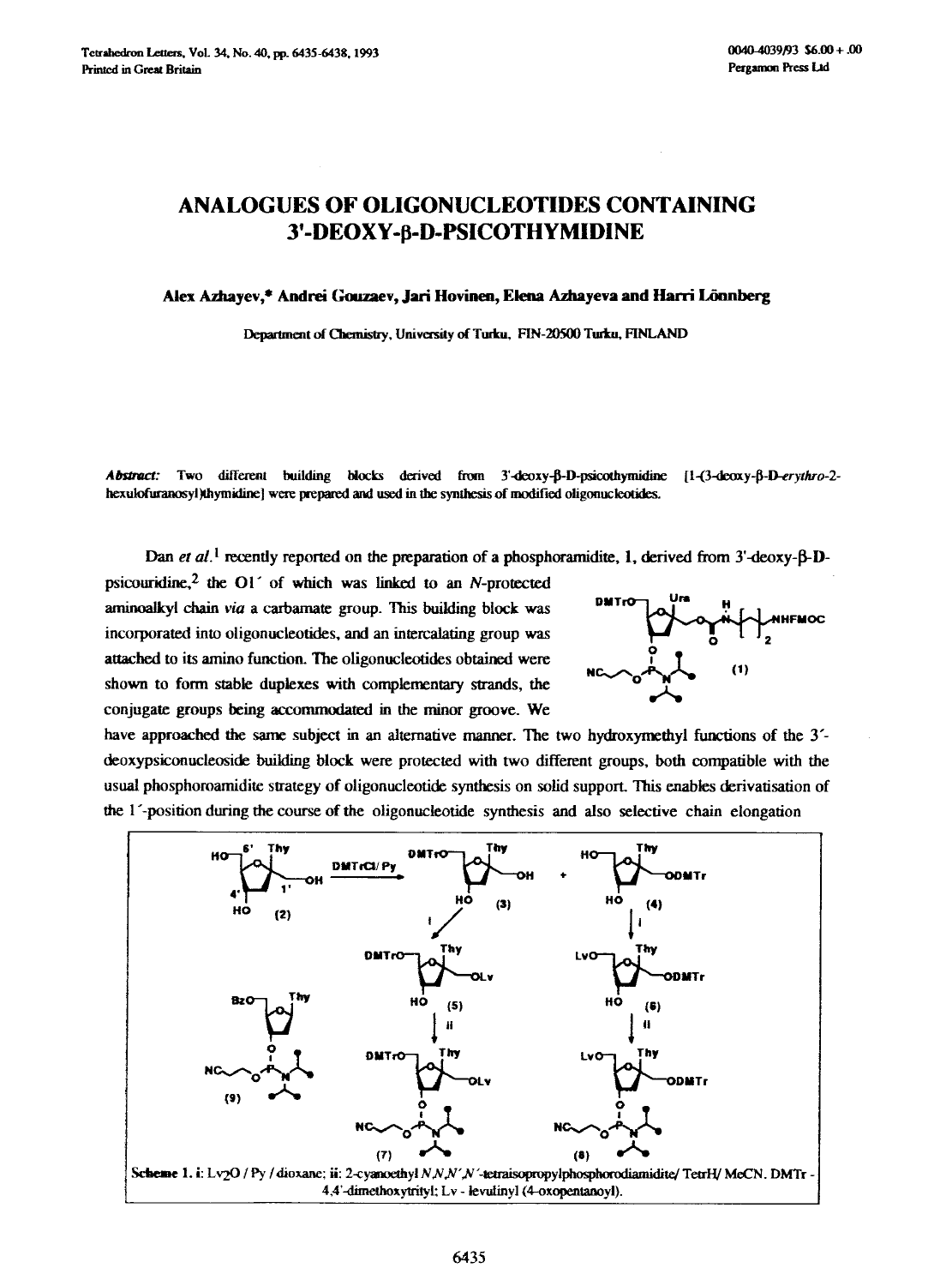*via* either O1'or O6', *i.e.* preparation of branched oligonucleotides. 3'-Deoxy-B-D-psicothymidine.<sup>3</sup> (2), having a normal DNA base instead of uracil, was used to construct the appropriate building blocks, 7 and 8.

The synthesis of appropriately protected psicothymidine pbospboroamidites is outlined in Scheme 1. Dimethoxytritylation of 3'-deoxy- $\beta$ -D-psicothymidine ( $\Psi$ , 2)3 gave a mixture of 1'- and 6'-O-protected nucleosides (3,4), which were separated by silica gel chromatography.4 Acylation of 3 and 4 with levulinic anhydride<sup>5</sup> in dioxane - pyridine led in both cases to a mixture of two monoacylated and one diacylated product. Isolation by silica gel chromatography afforded  $6'-O-(4.4'-d$ imethoxytrityl)-l'-O-levulinyl-3'-deoxy- $\beta$ -D-psicothymidine (5) and its regioisomer 6 in moderate yields.<sup>6</sup> Finally, treatment of 5 and 6 with 2-cyanoethyl  $N_{N,N}$ '/N'-tetraisopropylphosphorodiamidite<sup>7</sup> (1.25 equiv.) in acetonitrile in the presence of 1H-tetrazole (1.0 equiv.) followed by aqueous work-up and precipitation from toluene with cold hexane, gave the phosphoramidites 7 and 8 as white powders. <sup>8</sup> 5'-O-Benzoylthymidine 3'-O-(2-cyanoethyl N,Ndiisopropylphosphoamidite) (9) was prepared analogously starting from 5'-O-benzoylthymidine.<sup>9</sup>

In order to demonstrate the applicability of 7 in preparation of modified oligonucleotides, the model sequences 5'-TpCpT(3'-p-6')W(4'-p-5')TpGpT-3' (10) and 5'-TpApTpTpCpT(3'-p-6')W(4'-p-5')TpGpT-3' (I1) were synthesised. The oligonucleotides were assembled on an Applied Biosystems 392 DNA Synthesizer (0.2 pmol scale) according to the recommended protocol. No difference in coupling yields (>98% as determined by trityl assay) was detected between compound 7 and commercial pbosphoramidites of unmodified nucleosides, striking contrast to the low coupling efficiency reported for the building block  $1<sup>1</sup>$ .



Scheme 2 describes the preparation of a branched oligonucleotide, 12, and an aminoalkyl derivatised oligonucleotide, 13. The syntheses were started by assembling the chain  $5$ -BzTp'C<sup>bz</sup>pT(3'-p'-6')Y(4'-p'- $5'$ )Tp'G<sup>ib</sup>p'T-3'.  $5'$ -O-Benzoylated building block, 9, was used to terminate the elongation of this chain. The column was removed from the synthesiser, and the  $l'-O$ -levulinyl protection of psicothymidine was cleaved by treating the solid support with 0.5 M hydrazine hydrate in Py/AcOH (4:1 v/v; 6 ml) for 20 min., and washing the column with EtOH and acetonitrile. After the column was reinstalled to the synthcsiser, the second branch,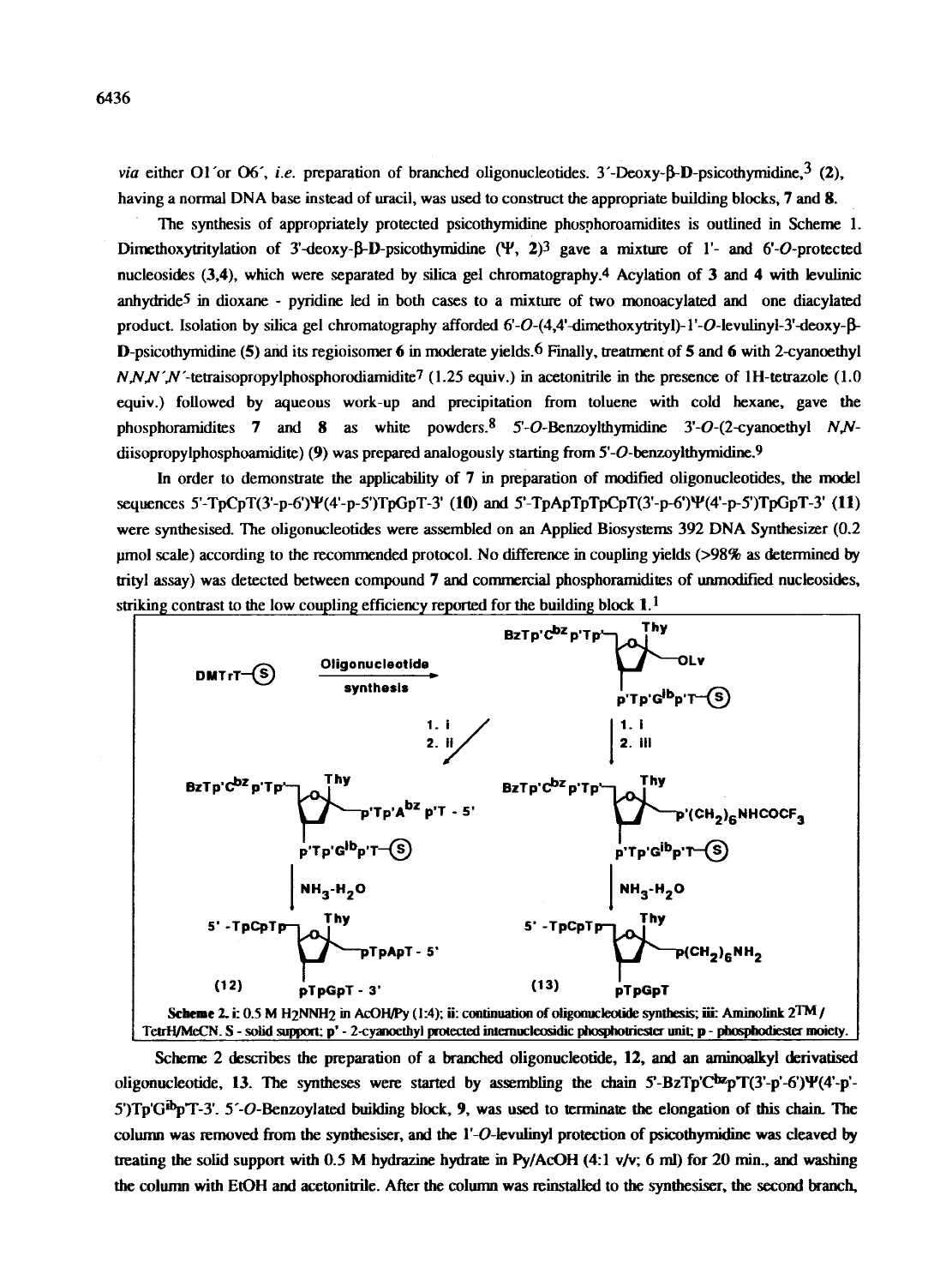5'-Tp'A $b^2p$ <sup>T</sup>, was assembled starting from the liberated O1' of the psicothymidine residue. Analogously, condensation with aminolink  $2^{TM}$  completed the assembly of the aminoalkyl derivatised oligonucleotide 13.10

Phosphoramidite  $8$  was used also to prepare the same branched oligonucleotide 12 and the sequence  $5'$ -TpApT(3'-p-1') $\Psi$ (4'-p-5')TpGpT-3' (14) possessing only the O1'- branch. In contrast to 7, both 8 and the next phosphoramidite T were coupled for 6 min. The strategy of assembling 12 was similar to that described above for 7. First the chain  $5'-Tp'A^{bz}p'T(3'-p'-1')\Psi(4'-p'-5')Tp'Tp'G^{ib}p'T$  was assembled, and, after cleavage of the 6'-O-levulinyl group,  $5^{\circ}$ -Tp'C<sup>bz</sup>p'T-3' branch was attached to the 6'-O of psicothymidine residue. After the syntheses were completed, the standard procedure of ammoniolytic deprotection was used. The oligonucleotides (10-14) were isolated by an anion exchange HPLC.11 Chromatographical profile of crude 12 is shown in figure 1 as an illustrative example. After purification by RP HPLC12 and desalting by gel filtration<sup>13</sup> the oligonucleotides were characterised by PAGE (Fig. 2.) and HPLC (Table 1.).

Table 1. Retention times of 11-14 relative to 10.

|                            | Relative retention time (min) |  |                                      |  |  |    |
|----------------------------|-------------------------------|--|--------------------------------------|--|--|----|
|                            |                               |  | $10^*$ 11 12a 12b 13                 |  |  | 14 |
| Ion exchange <sup>11</sup> |                               |  | $18.6 + 5.2 + 5.2 + 5.2 - 0.7$       |  |  | 00 |
| Rev. phase $12$            |                               |  | $29.1 + 3.0 + 0.9 + 0.9 - 0.5 - 0.4$ |  |  |    |

\* Absolute retention time (min); a: prepared by using 7; **b:**  prepared by using 8. 12a and 12b coeluted both on ion exchange and RP columns.





The attempts to digest the oligonucleotides 10-12 and 14 with phosphodiesterase I or II in the presence of alkaline phosphatase failed. By contrast, when 10 and 11 were treated with the mixture of these enzymes, nucieosides in the expected ratios were obtained. Under the same conditions 14 gave the expected nucleosides and an additional product which was tentatively assigned as a dimer  $\Psi(1-p-3')T$ . Furthermore, the enzymatic digestion of 12 gave two additional products along with nucleosides expected. In all likelihood these are a "fork-like" trimer  $T(3'-p-6')\Psi(1'-p-3')T$  and a dimer  $\Psi(1'-p-3')T$ . These findings

demonstrate the stability of the phosphodiester bonds of psicothymidine against nucleases.

*Acknowledgments.* Financial support from the Research Council for Natural Sciences, the Academy of Finland, is gratefully acknowledged.

## REFERENCES AND NOTES

- 1. Dan, A.; Yoshimura, Y.; Ono, A.; Matsuda, A. *Bioorg. & Med. Chem. Lett.* 1993, 3, 615-618.
- 2. Ho12~, A. *Nucleic Acids Res.* 1974, 1,289-298.
- 3. Azhayev, A.; Gouzaev, A.; Hovinen, J.; Mattinen, J.; Sillanpää, R.; Lönnberg, *H. J. Org. Chem.*, 1993,